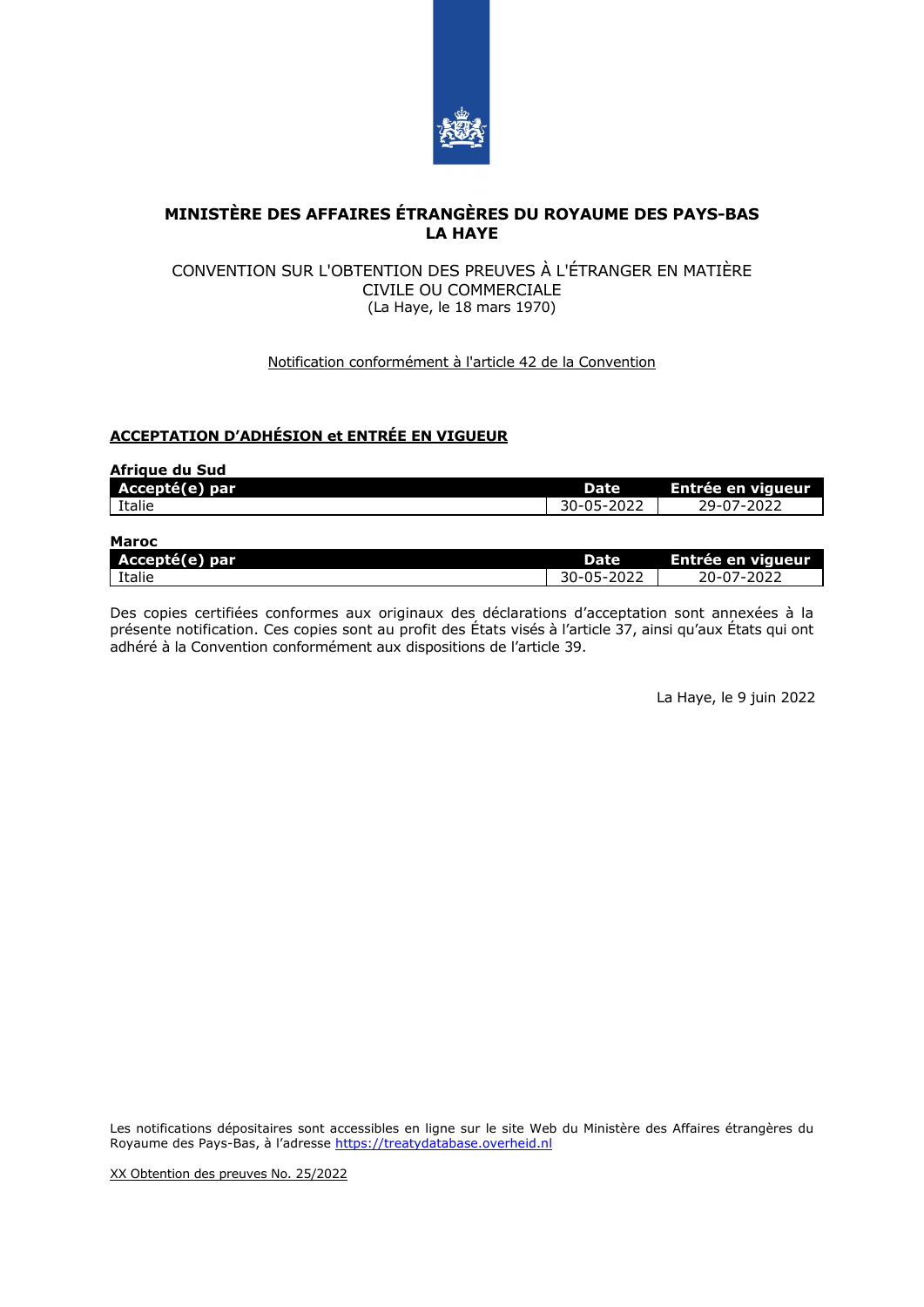

## **MINISTRY OF FOREIGN AFFAIRS OF THE KINGDOM OF THE NETHERLANDS THE HAGUE**

### CONVENTION ON THE TAKING OF EVIDENCE ABROAD IN CIVIL OR COMMERCIAL MATTERS (The Hague, 18 March 1970)

### Notification pursuant to Article 42 of the Convention

### **ACCEPTANCE OF ACCESSION and ENTRY INTO FORCE**

| <b>Morocco</b>     |             |                         |
|--------------------|-------------|-------------------------|
| <b>Accepted by</b> | <b>Date</b> | <b>Entry into force</b> |
| Italy              | 30-05-2022  | 29-07-2022              |
| South Africa       |             |                         |

| JUULII AIIILA         |                 |                  |  |
|-----------------------|-----------------|------------------|--|
| ыv<br><b>Accepted</b> | Date            | force<br>.       |  |
| Italy                 | - ישי<br>- J 44 | , 9-117-<br>ᅩᇰᄼᅩ |  |

Certified true copies of the declarations of acceptance are enclosed. These copies are on behalf of the States referred to in Article 37, and the States which have acceded to the Convention in accordance with Article 39.

The Hague, 9 June 2022

The Depositary Notifications are accessible on the website of the Ministry of Foreign Affairs of the Kingdom of the Netherlands at [https://treatydatabase.overheid.nl](https://treatydatabase.overheid.nl/)

XX Taking of Evidence No. 25/2022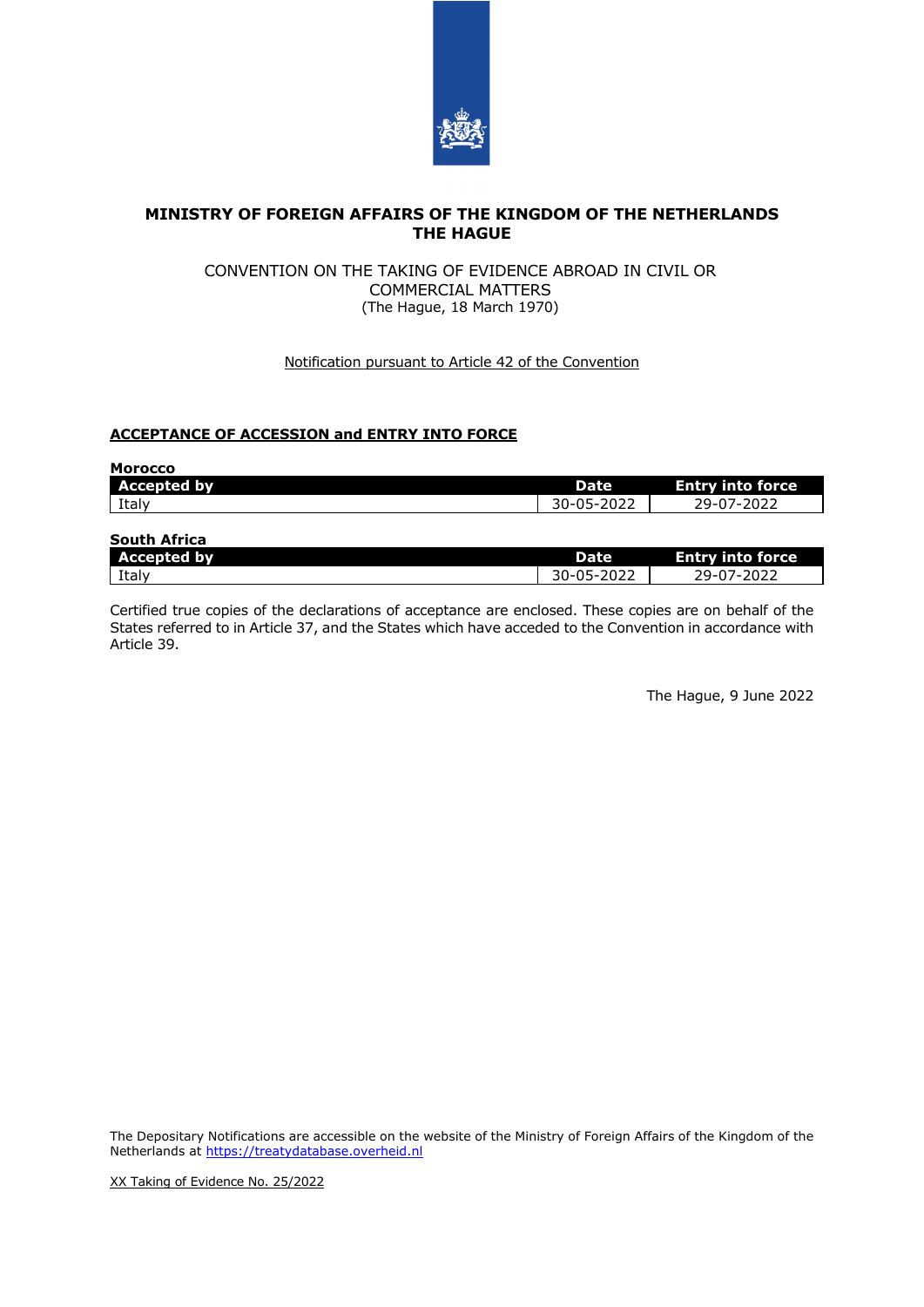Certified true copy of the original Head of The Treaties Division of the Ministry of Foreign Affairs of the Kingdom of the Retherlands  $9273$ 



The Embassy of Italy presents its compliments to the Ministry of Foreign Affairs of the Kingdom of the Netherlands and wishes to deposit, on behalf of the Italian Ministry of Foreign Affairs, a declaration of acceptance of the accession by the Morocco to The Hague Convention on the Taking of evidence abroad in civil and commercial matters, (concluded on March 18, 1970), based on art. 39 of the above mentioned Convention.

The Embassy of Italy avails itself of this opportunity to renew the Ministry of the Foreign Affairs of the Kingdom of the Netherlands the assurances of its highest consideration.

The Hague, 3 0 MEI 2022



Ministry of Foreign Affairs of the Kingdom of the Netherlands **THE HAGUE**